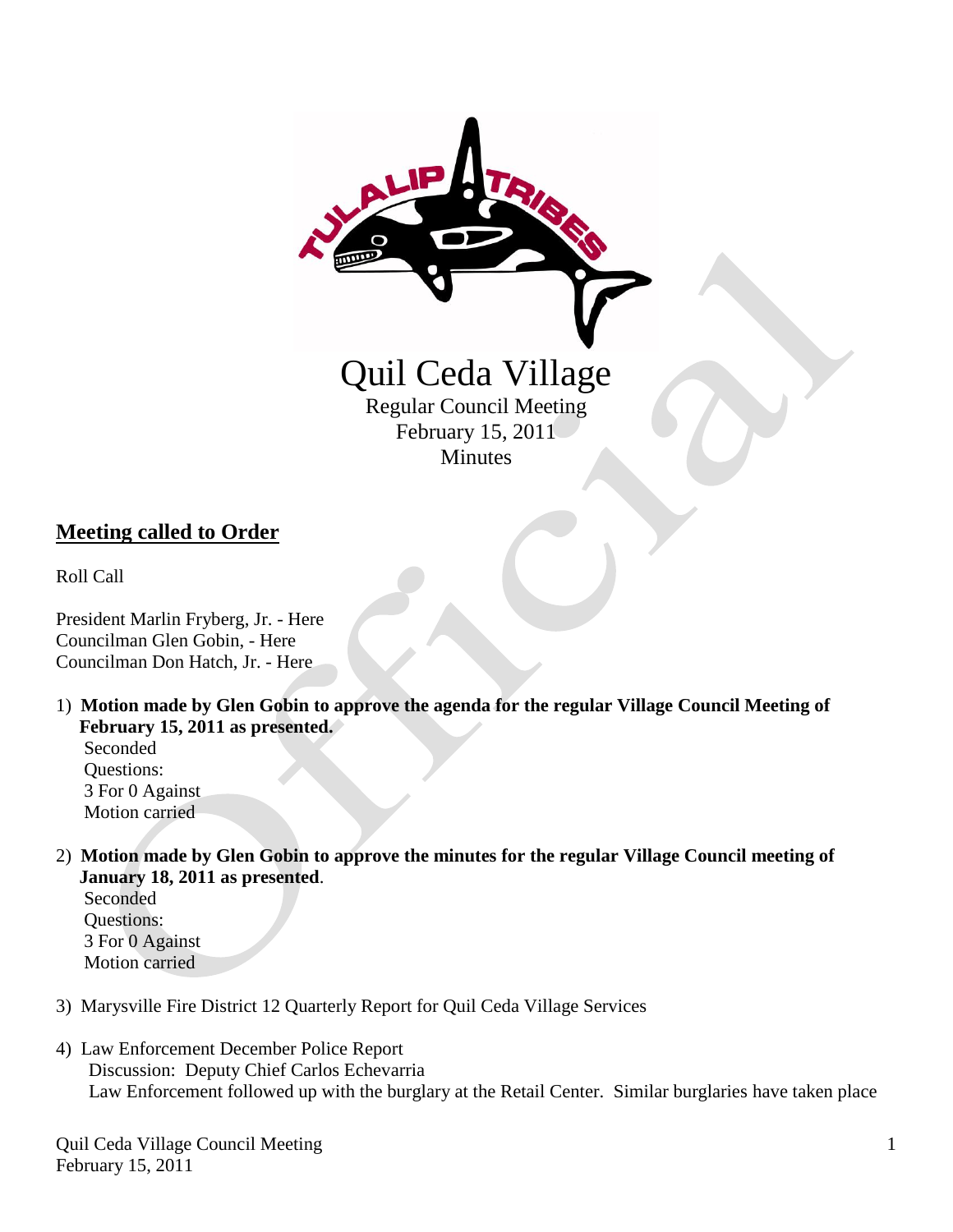in Marysville. Law Enforcement was able to track down a suspect. A suspect has been arrested. Statistics are for the new year. Previous year statistics are not included.

# **Administration**

5) **Motion made by Glen Gobin to adopt Resolution No. 2011-003 approving the contract with the Marysville Fire District 12 to provide fire and emergency aid services within Quil Ceda Village for a five year period commencing January 1, 2011 and terminating December 31, 2015.** Seconded

Discussion: Lynn Stokesbary, Jeff Blake

 The Prothman Company was hired by Quil Ceda Village to facilitate renegotiating the current fire and emergency services with Marysville Fire District. The new agreement is more specific. It has a compensation package with additional services that may be available from the fire district. It opens up communication between the two parties. The agreement is for a five year period. Quil Ceda Village has adopted the International Fire Code. Quil Ceda Village will communicate with the District regarding the difference between the District's Fire Code and QCV. Licensing by the State of Washington is regulatory and does not apply to Quil Ceda Village. The Code addresses certain standards but licensing issues appear to be with the permitting department. Certification requirements need to be addressed with Community Development.

 3 For 0 Against Motion carried

### **Finance**

6) **Motion made by Glen Gobin to approve Resolution No. 2011-004 authorizing the QCV Finance department to do routine payroll fund transfers online between the Wells Fargo checking accounts and the payroll account.**

Seconded

 Questions: Where are the safeguards to make sure the money only transfers within these two accounts? More than one employee is required to approve transfers. The General Manager is still responsible for approving the transfers. Financial policies are in place and will continue to be used.

Seconded

 Questions: 3 For 0 Against Motion carried

## **Tulalip Data Services**

7) **Motion made by Glen Gobin to approve Resolution No. 2011-005 approving a contract with Frontier Communications for dedicated Primary Rate Services.**

 Seconded Questions: This connects Tribal phone lines to the outside world. It saves the Tribe money. 3 For 0 Against Motion carried